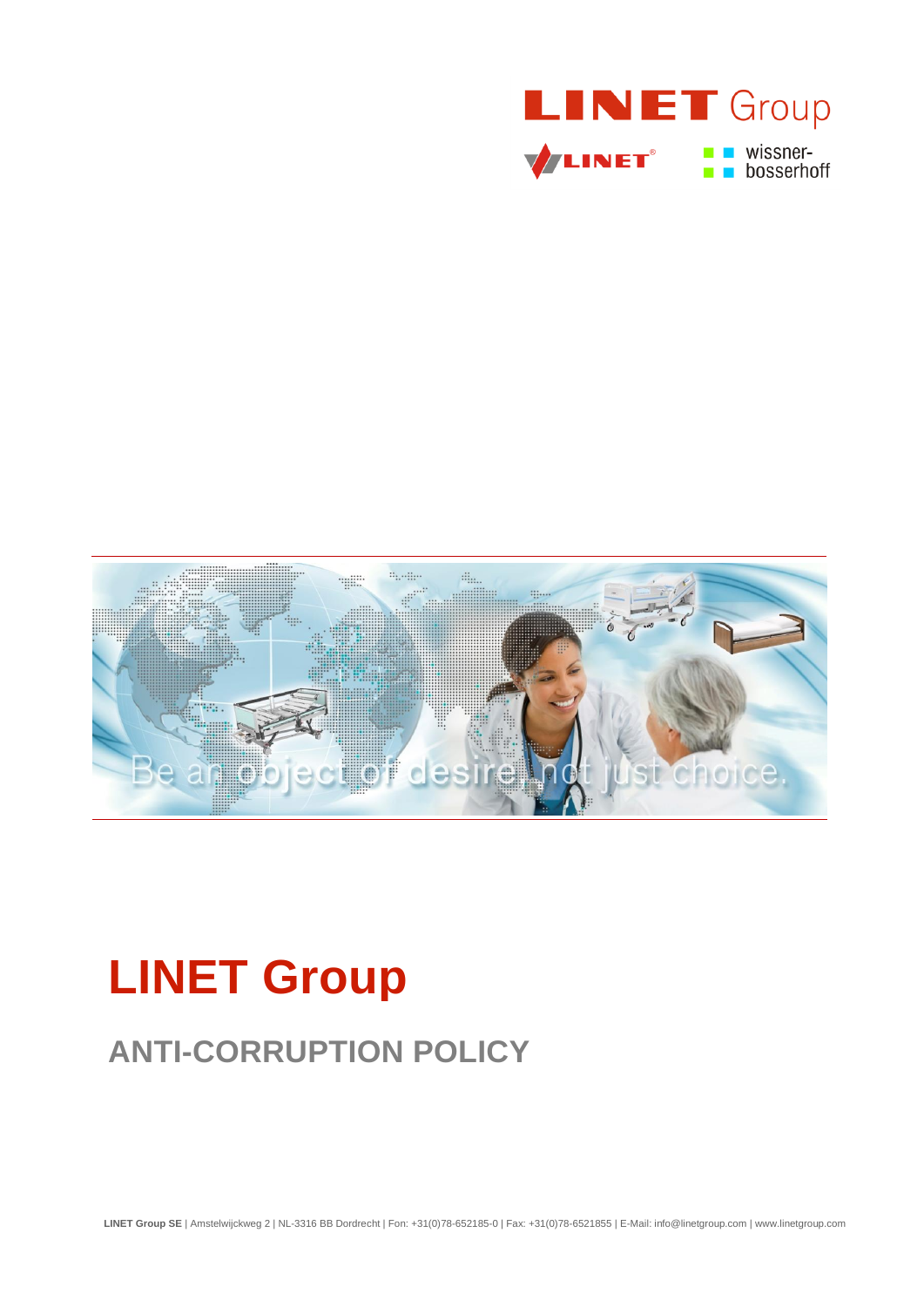

# **Table of Contents**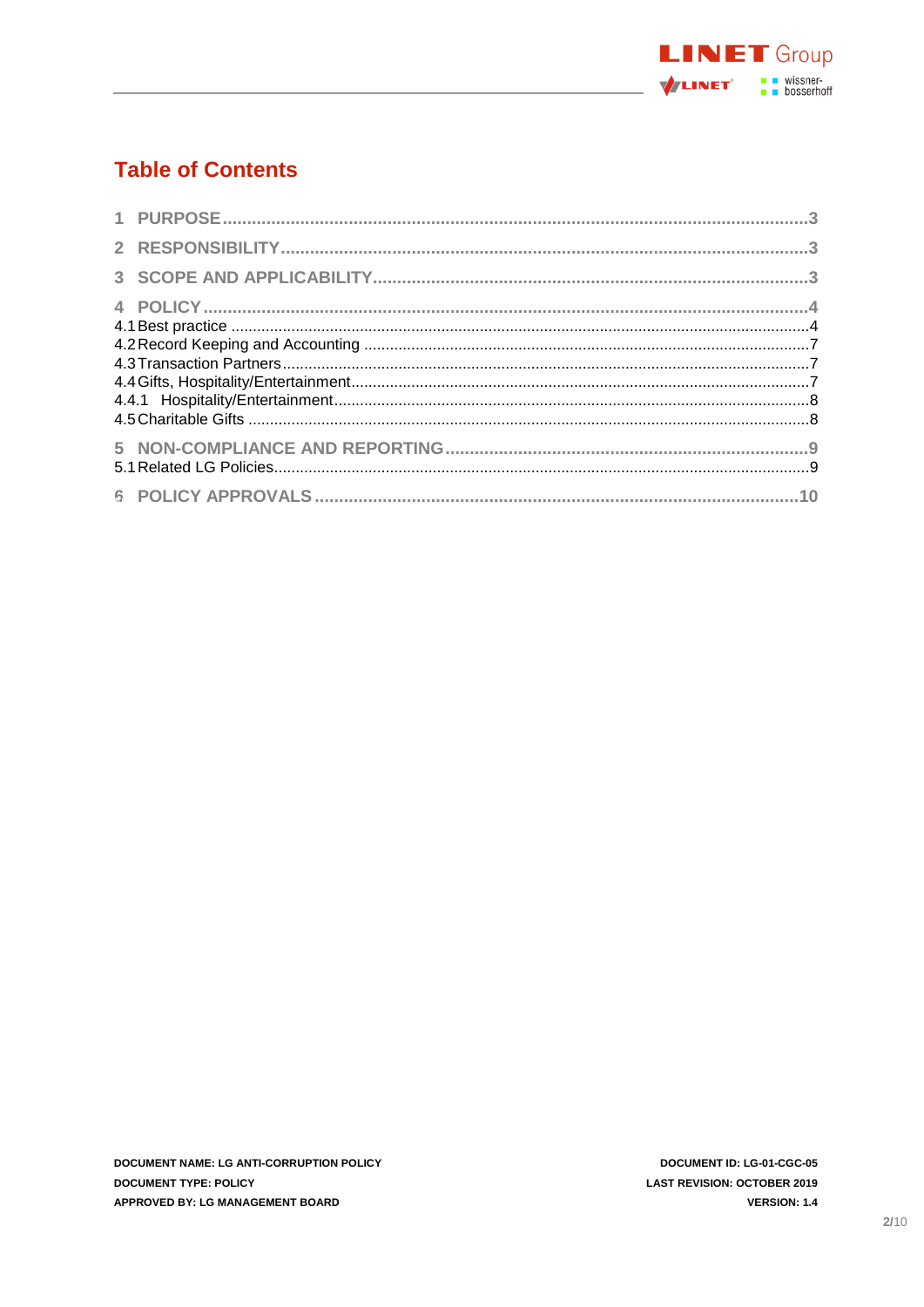

## <span id="page-2-0"></span>**1 PURPOSE**

LINET Group and all its subsidiaries (hereinafter the "Group") are committed to honestly perform business activities, without using corrupt practices or bribery. The Group's business activities are performed in an honest and honorable manner in all areas where the Group is active. This policy:

- establishes clear anti-corruption rules for the Group and all its personnel
- sets the standards of conduct, which must be followed in certain types of transactions
- promotes compliance with ethic rules and all applicable laws
- identifies specific measures, the Group may take, when violation of the Policy or law occurs

<span id="page-2-1"></span>This Policy is mandatory, and the Group will not support any practices, which are not in compliance with this policy.

### **2 RESPONSIBILITY**

<span id="page-2-2"></span>The Groups` Board of Directors, Statutory Representatives and the CEO of each subsidiary or his/her designee ensures the enforcement of this policy in their respective area of operations.

# **3 SCOPE AND APPLICABILITY**

The Policy applies to all Group`s officers, directors and employees, including employees of any subsidiary or other entity controlled by the Group as well as to all personnel acting on the Group`s behalf. All Group personnel must understand and comply with this Policy and all anti-corruption laws valid in the countries, where the Group makes business.

Group personnel are required to certify such compliance by undertaking an anti-corruption training and signing the anti-corruption certification.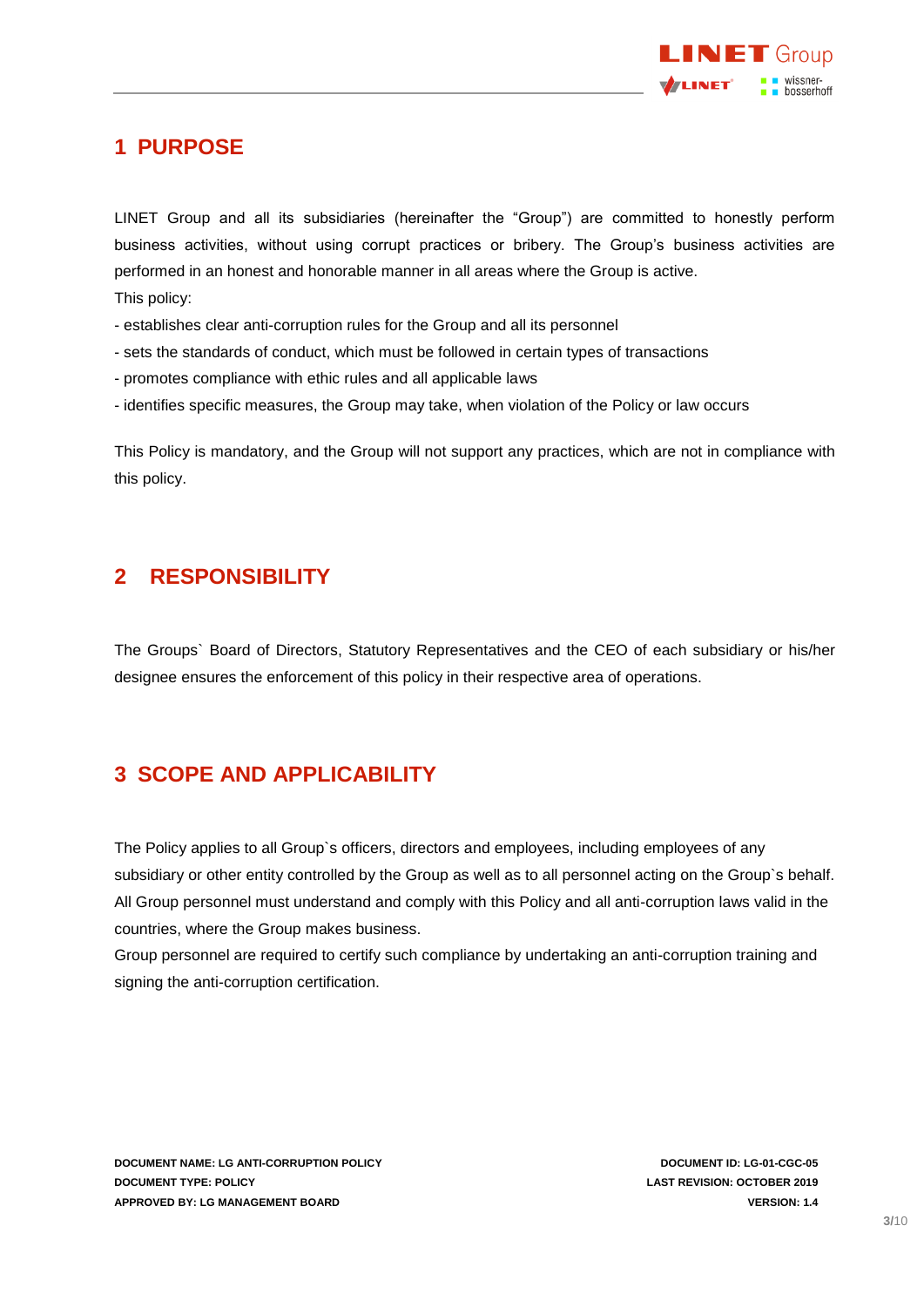

# <span id="page-3-0"></span>**4 POLICY**

Anti-Corruption – The Group and all Group personnel shall not bribe nor accept bribery nor make any improper payment to or for the benefit of any person and shall comply with all applicable anti-corruption laws and regulations, including those prohibiting bribery of Government employees as well as commercial bribery.

Bribery Government employee: Group personnel may not directly or indirectly offer, promise, authorize or pay anything of value to any Government Employee, spouse or relative of a Government Employee, or any other person, knowing or suspecting that all or some portion of the thing of value would be offered, given, or promised for the purpose of including the Government Employee to use his or her influence to secure advantage, or to obtain, retain or direct business to the Group or any other person or entity Commercial Bribery: Group personnel may not directly or indirectly offer, promise, authorize or pay anything of value to any employee, agent, or representative of another company or to any other person, with the intent to induce or reward any improper performance (acting or non-acting, making of a decision, in breach of an expectation or duty that the act or decision will be carried out in good faith, in an impartial manner, or in keeping with a position of trust) of a relevant function or activity (meaning any function or activity of public or business nature) Similarly, Group personnel my not request, agree to receive, or accept anything of value from any other person as in inducement or reward for the improper performance of a relevant function or activity

The Group and all personnel shall avoid any act or conduct that could be construed or interpreted as a bribe or improper payment.

#### <span id="page-3-1"></span>**4.1 Best practice**

- Avoid entertaining or providing gifts to government officials and employees of state-owned entities. Many companies simply prohibit any such entertainment, which is obviously the lowestrisk approach.
- When they do entertain or provide gifts to government officials and employees of state-owned enterprises, companies should have pre-determined levels, set forth in a compliance policy, beyond which entertaining expenses will receive special scrutiny. This might include requiring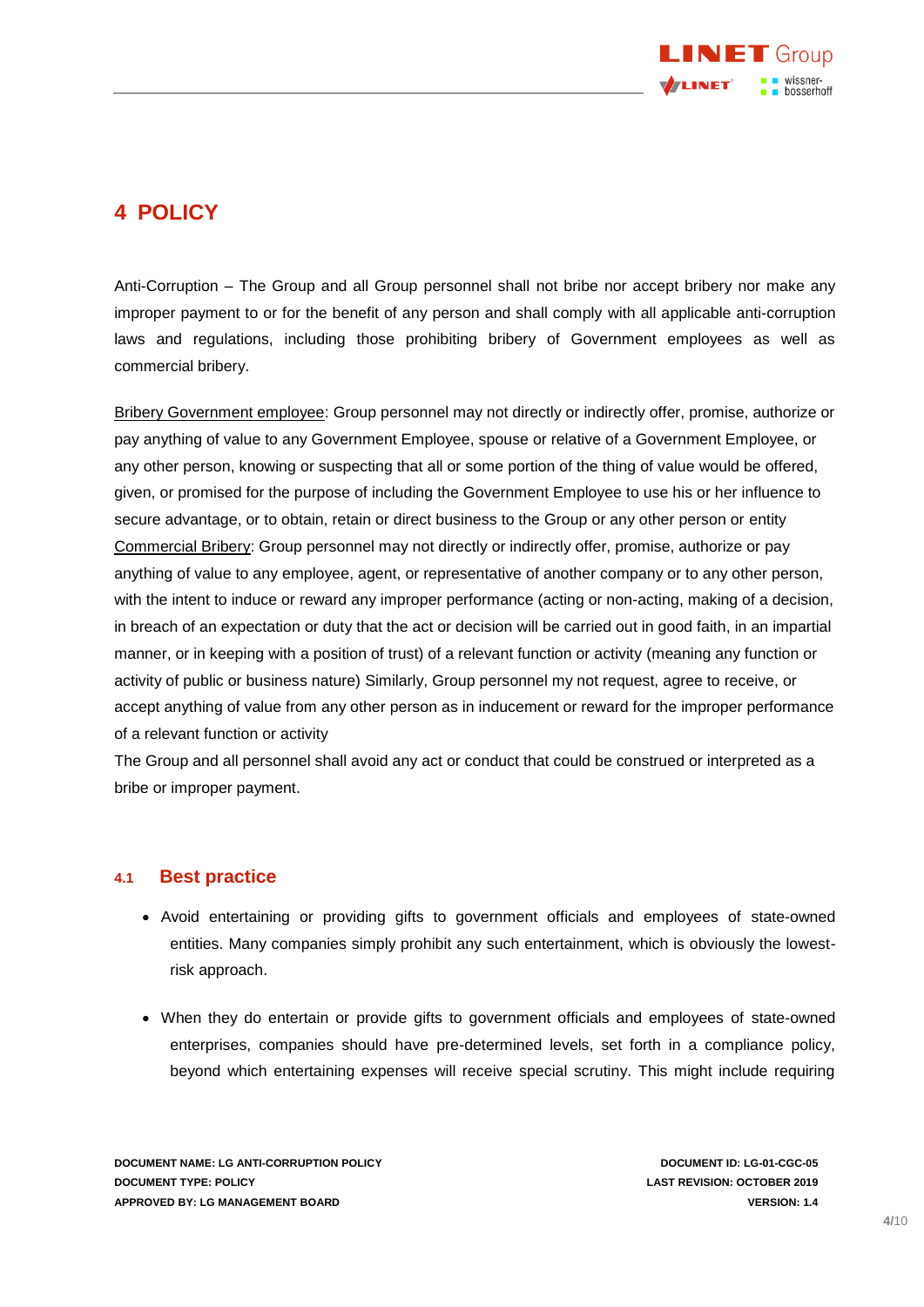approval by the company's compliance officer or legal department for expenses beyond the threshold amounts.

- Although the expenditure level should vary depending upon the market at issue, as a general matter, any expected benefits valued above \$200 should receive this heightened level of scrutiny. Similarly, a heightened level of scrutiny should be given to a series of benefits provided to a single individual that reach an amount in aggregate (e.g., \$500) within a certain period (e.g., six months, one year), even if the individual benefits themselves are each below the \$200 amount.
- Any event involving paid-for travel by government officials and employees of state-owned entities should be subject to prescreening by compliance.
- The government agency, or state-owned entity, should be notified of any entertaining that is occurring.
- It is important for companies to create a detailed paper trail, documenting the purpose of the corporate hospitality, the officials entertained, the amount and nature of the expenditure (see below), and, most important, the internal compliance process.
- Companies should establish procedures to ensure the accurate tracking and identification of all business-related gifts, meals, entertainment, and travel payments and expenses.
- Companies should have in place procedures requiring the accurate reporting of all disbursements and reimbursements associated with business courtesies.
- For business trips, factory tours, and similar on-site visits, companies should not only detail the gifts, meals, and entertainment provided, but should also outline the itinerary of business events and/or meetings associated with the visit.
- The company should have some mechanism for flagging gifts, meals, entertainment, and travel expenses repeatedly given to the same person. Gifts, meals, and entertainment expenses.
- The level of entertainment or gift giving should be in accordance with generally accepted business standards.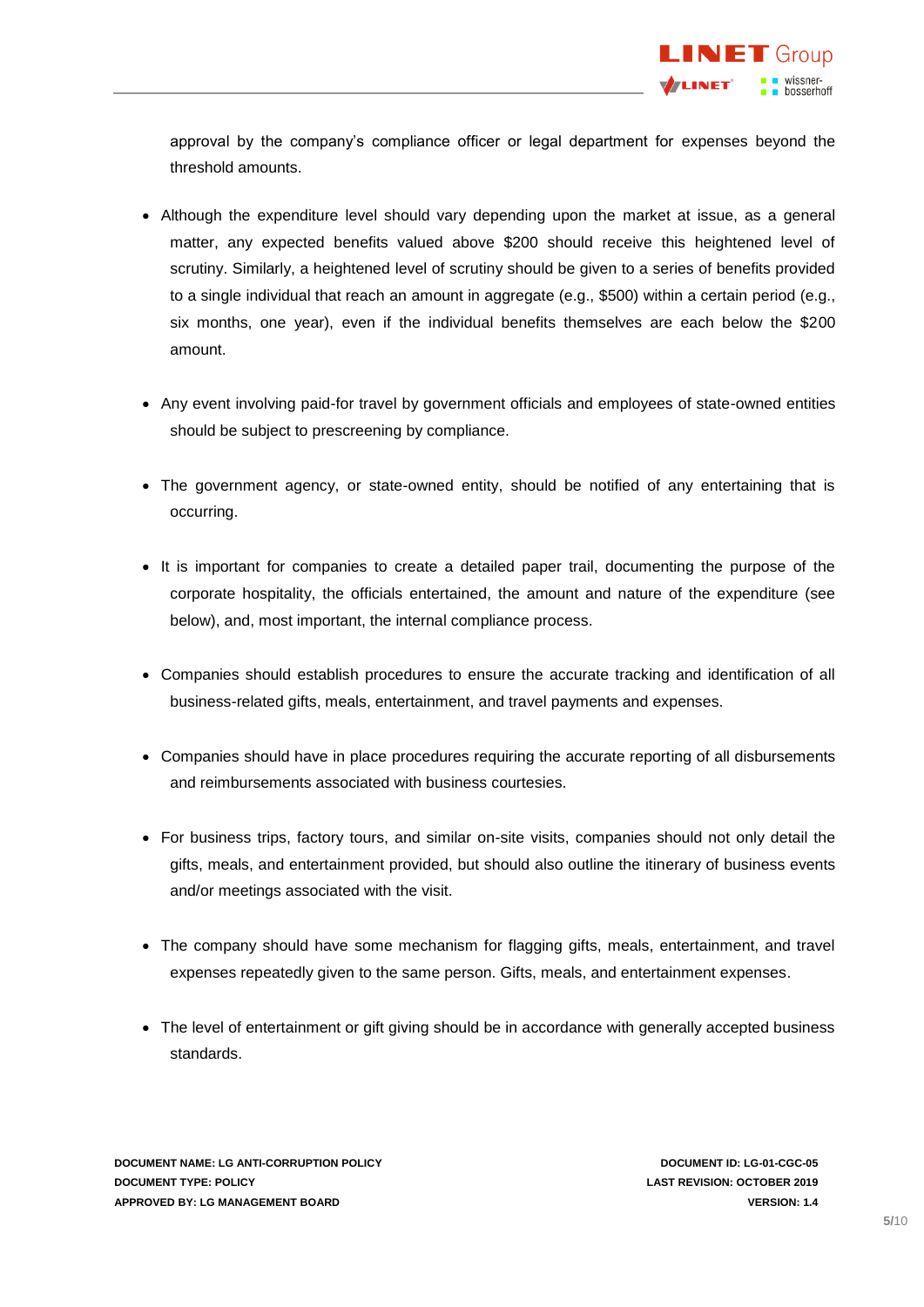- Business activities should predominate over entertainment or personal activities when planning site visits or business trips. The location of such activities should have a nexus to the company (i.e., location of factory, offices, logical "half-way" point).
- Company personnel should attend company-sponsored events to support the business justification of relationship-building.
- The company should have control over aspects of entertainment activities and should not pay per diems or reimburse "personal activities" that a foreign official might choose to engage in while on a business trip or site visit.
- Entertainment activities should be limited to only those individuals who have a legitimate business purpose for making a trip or site visit. Companies should not pay for or reimburse expenses for spouses, family members, or other acquaintances who do not have a direct relationship to the state-owned client or prospective client.
- Travel accommodations for foreign officials should be consistent with those offered to employees of the company (e.g., business class for international flights, coach for domestic flights).
- Paid-for travel should be restricted to travel to and from places of business. Companies should not pay for or reimburse itineraries that include side trips that are of a personal benefit (i.e., Chicago to China via Las Vegas). As a general matter, it is better if any entertainment is one in which at least one employee of the company is present, since it is harder to provide a business justification for entertainment that is attended only by the foreign official.
- Gifts should be reasonable for the circumstances, of moderate value, and, preferably, include the company's logo. Luxury items should not be provided. A good rule of thumb is whether one would reasonably expect a gift to include a corporate logo. If not, the gift is likely more than a "token" and may be viewed as excessive.
- Companies should avoid giving: (i) per diems, cash, or cash equivalents, such as gift cards; (ii) gifts or entertainment specifically requested by the recipient; and (iii) gifts or entertainment provided in the expectation of, or as a reward for, the provision of business or other favorable official action.
- While organizing factory tours shall not be prohibited per se it shall be strictly subject to LG policy following hereinabove mentioned best practices.

**DOCUMENT NAME: LG ANTI-CORRUPTION POLICY DOCUMENT ID: LG-01-CGC-05 DOCUMENT TYPE: POLICY LAST REVISION: OCTOBER 2019 APPROVED BY: LG MANAGEMENT BOARD VERSION: 1.4**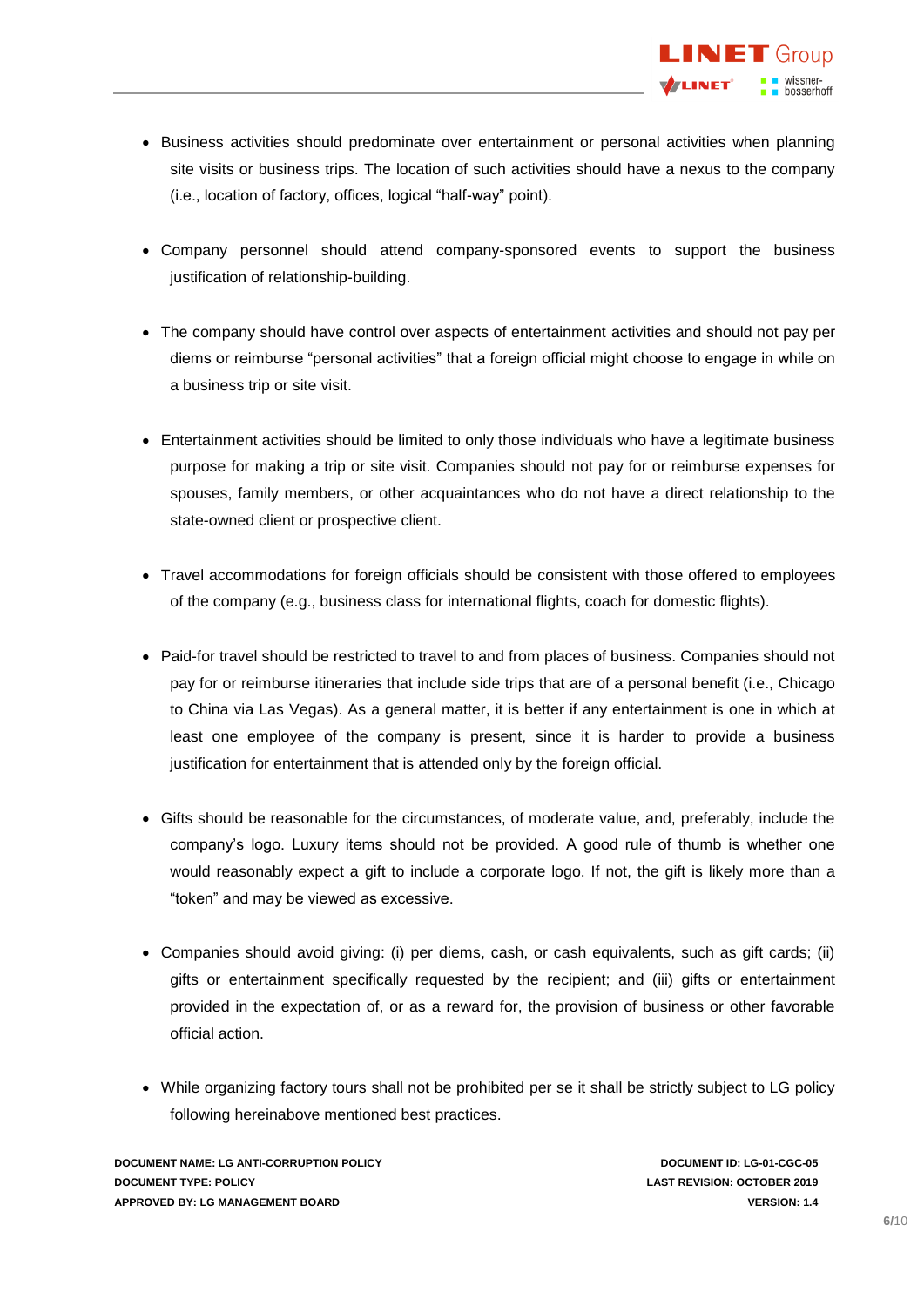

#### <span id="page-6-0"></span>**4.2 Record Keeping and Accounting**

The Group and all its personnel shall make and keep books, records and accounts which in reasonable detail, accurately and fairly reflect the transactions and dispositions of the Group`s assets.

Secret, unrecorded, or knowingly mis recorded use of accounts, funds, or assets of the Company is strictly prohibited. The company shall also implement and maintain internal accounting controls and systems.

#### <span id="page-6-1"></span>**4.3 Transaction Partners**

The Group business may involve the transaction with partners such as contractors, vendors, agents, distributors and other parties acting, communicating or transacting on the company's behalf. The Group may be held liable for improper acts or payments made by such partner. Following rules need to be obeyed when dealing with a transaction partner:

Due diligence: before engaging any transaction partner, the Group personnel shall conduct an appropriate level of due diligence to evaluate potential compliance risks.

- Written contracts: for each transaction partner acting on the Group`s behalf or with whom the Group has a business interaction, there must be a written agreement in place. The agreement should include at least the definitions of the partner`s duties, terms of payments and the partner`s compliance obligations
- Payments: all payments made to transaction partner must be reasonable in relation to the bona fide services rendered, cash payments are prohibited.
- Fair business conditions: when selecting a transaction partner, all partners must be offered equal conditions to compete. No partner should be offered better condition due to personal or other non-business-related benefits.

#### <span id="page-6-2"></span>**4.4 Gifts, Hospitality/Entertainment**

Gifts: include any gratuity, favor, discount, entertainment, hospitability, loan or other item or good having monetary value that is bestowed voluntarily. Small items such as plaques, certificates or trophies that have no intrinsic value are not considered to be a gift under this Policy (such as marketing and advertising items).

Rules for accepting or receiving gifts: no cash or cash equivalent gifts shall be made or received, gifts must be permitted under local law and the guidelines of the partners` employer, should be presented

**DOCUMENT NAME: LG ANTI-CORRUPTION POLICY DOCUMENT ID: LG-01-CGC-05 DOCUMENT TYPE: POLICY LAST REVISION: OCTOBER 2019 APPROVED BY: LG MANAGEMENT BOARD VERSION: 1.4**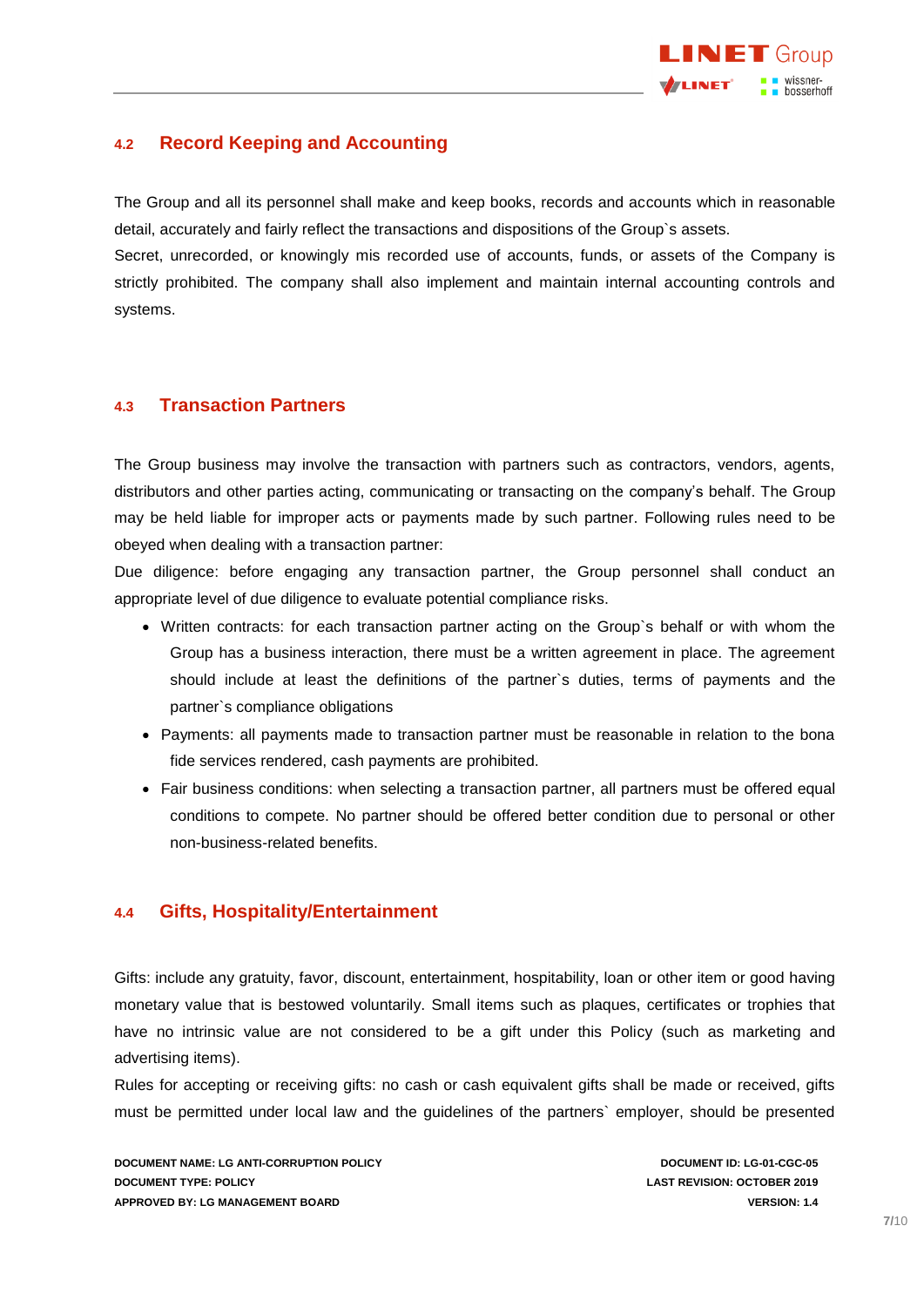

openly and with transparency, gift should be provided as a token of esteem, courtesy or in return for hospitability and should comport with local customs

No gifts should be provided or accepted from government employee, unless under special circumstances and pre-approval from the responsible CEO must be obtained

No gift can be offered or accepted, in order to obtain or retain business or to gain an improper business advantage.

#### <span id="page-7-0"></span>**4.4.1 Hospitality/Entertainment**

Hospitality includes meals or entertainment (e.g. music, sports or theatre performances) and is permitted under following rules: it is used to promote or *demonstrate the Group`s products or services; all such meals or entertainment must be* of a reasonable value and frequency; the expense for such must be permitted under local laws and customs; the expense should be paid directly to the provider of the meal/entertainment and not as a reimbursement to the partner.

All expenses for meal/entertainment must be properly recorded and documented in an expense report. Such report should state the business purpose of the expense and where possible also the attendees of the event.

No meals or entertainment may be provided to a Government Employee without prior approval of responsible CEO.

#### <span id="page-7-1"></span>**4.5 Charitable Gifts**

No charitable donation should be made, unless being provided to bona fide charitable organization, which does not have any conflict of interests, with any current or potential transaction partners or government employees.

A request for a charitable gift should be assessed independently of commercial activities and it is inappropriate for charitable gifts to be linked to past, current or future business activities.

The Group is not allowed to provide any gifts to politicians or political parties or candidates, unless approved in advance by responsible CEO and made bona fide.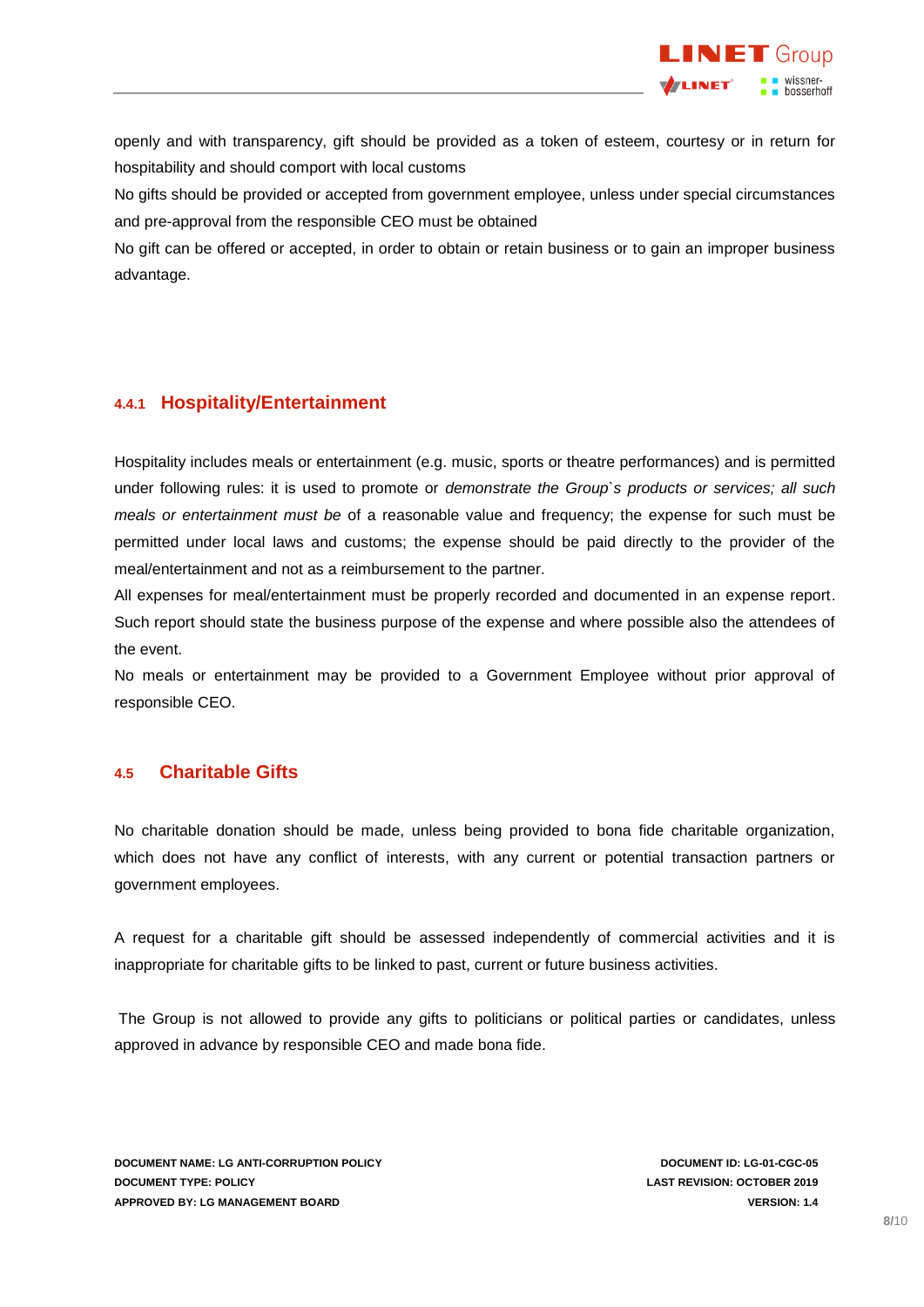

# <span id="page-8-0"></span>**5 NON-COMPLIANCE AND REPORTING**

All Individuals are required to adhere to this Policy. Failure to comply may result in disciplinary action up to and including termination from employment for cause, termination of contract, and civil penalties and/or criminal sanctions, depending on the circumstances.

When the Group or any of its employees or partners fail to comply with this policy, it can result in significant consequences, such as loss of markets, financial penalties, criminal fines and imprisonment. A violation of law can also significantly damage the Group`s reputation.

The Group will review any violation of this Policy or applicable law as a significant matter that warrants disciplinary action.

Any action, which may even in insignificant matter violate this policy must be reported without any delays to [compliance@linetgroup.com](mailto:compliance@linetgroup.com). All reports may be made anonymously and, in any event, will be treated as confidential. Failure to report known or suspected violation of this Policy, may lead to disciplinary actions, including dismissal or termination.

#### <span id="page-8-1"></span>**5.1 Related LG Policies**

LG Corporate Governance LG Code of Business Conduct LG Compliance program LG Anti-Fraud program